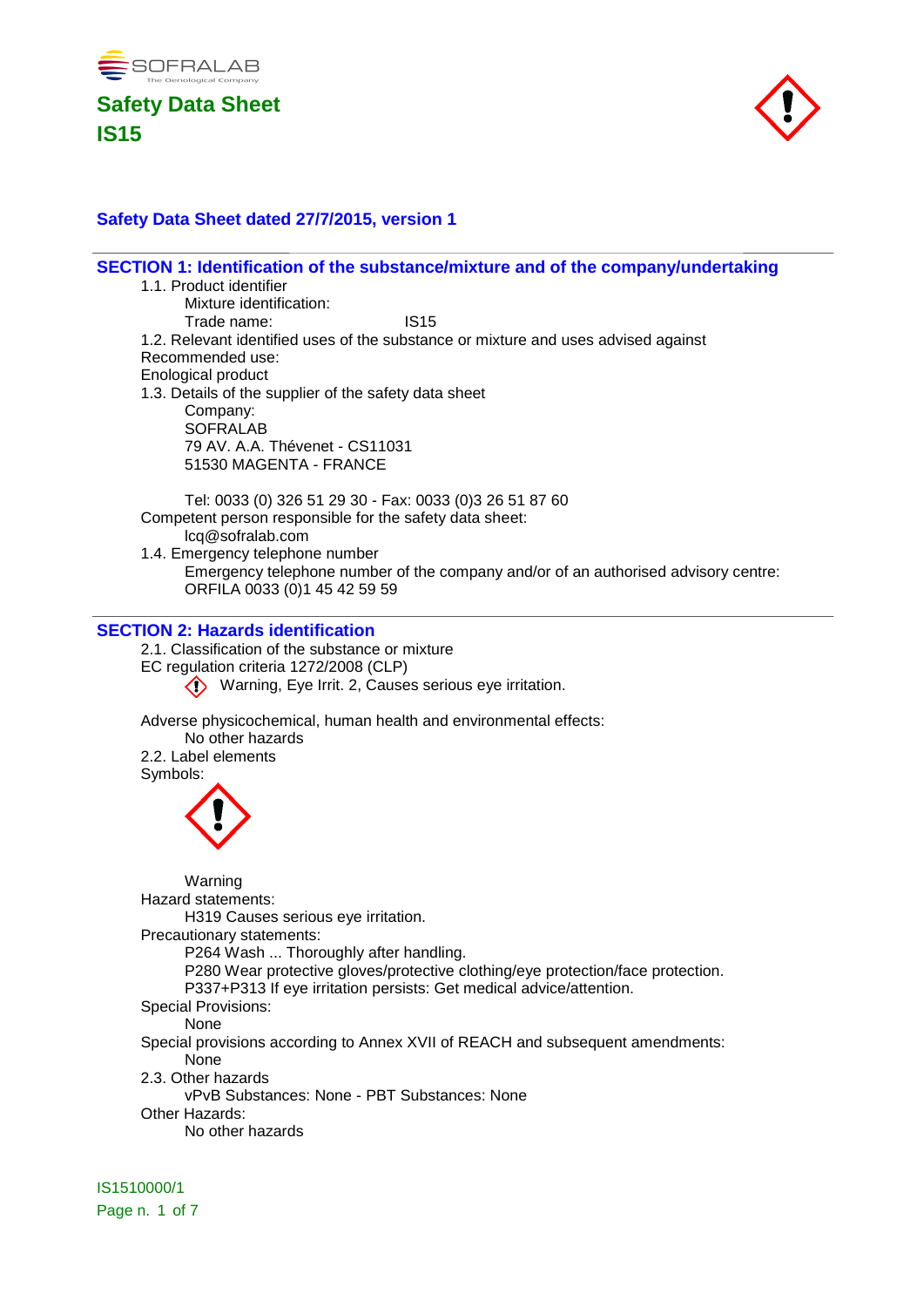

### **SECTION 3: Composition/information on ingredients**

- 3.1. Substances
- N.A.
- 3.2. Mixtures

Hazardous components within the meaning of the CLP regulation and related classification:

| Qty | <b>Name</b>               | <b>Ident. Number</b> |           | <b>Classification</b>            |
|-----|---------------------------|----------------------|-----------|----------------------------------|
|     | l FOOD GELATIN            |                      |           | The product is not classified as |
|     |                           |                      |           | dangerous according to           |
|     |                           |                      |           | Regulation EC 1272/2008 (CLP).   |
|     | $>= 10\% -  CITRIC ACID $ | CAS:                 | 77-92-9   | $\vee$ 3.3/2 Eye Irrit. 2 H319   |
|     | <12.5%   ANHYDROUS        | EC:                  | 201-069-1 |                                  |

### **SECTION 4: First aid measures**

4.1. Description of first aid measures

In case of skin contact:

Immediately take off all contaminated clothing.

Areas of the body that have - or are only even suspected of having - come into contact with the product must be rinsed immediately with plenty of running water and possibly with soap. Wash thoroughly the body (shower or bath).

Remove contaminated clothing immediatley and dispose off safely.

After contact with skin, wash immediately with soap and plenty of water.

In case of eyes contact:

After contact with the eyes, rinse with water with the eyelids open for a sufficient length of time, then consult an opthalmologist immediately.

- Protect uninjured eye.
- In case of Ingestion:

Do not under any circumstances induce vomiting. OBTAIN A MEDICAL EXAMINATION IMMEDIATELY.

In case of Inhalation:

Remove casualty to fresh air and keep warm and at rest.

4.2. Most important symptoms and effects, both acute and delayed

None

4.3. Indication of any immediate medical attention and special treatment needed

In case of accident or unwellness, seek medical advice immediately (show directions for use or safety data sheet if possible). Treatment:

None

### **SECTION 5: Firefighting measures**

- 5.1. Extinguishing media
	- Suitable extinguishing media:
		- Water.

Carbon dioxide (CO2).

Extinguishing media which must not be used for safety reasons:

None in particular.

- 5.2. Special hazards arising from the substance or mixture Do not inhale explosion and combustion gases.
	- Burning produces heavy smoke.
- 5.3. Advice for firefighters

IS1510000/1 Page n. 2 of 7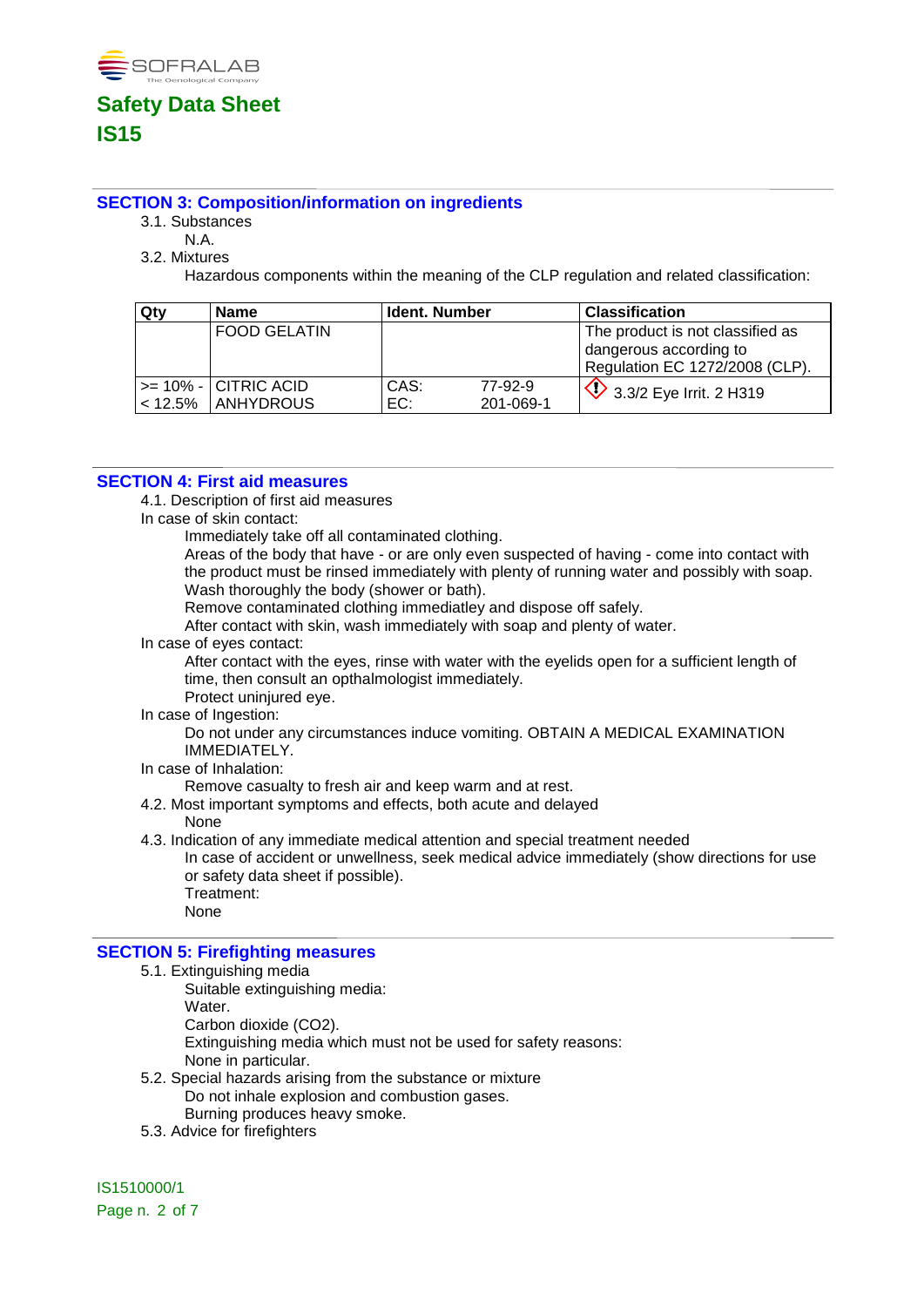

Use suitable breathing apparatus .

Collect contaminated fire extinguishing water separately. This must not be discharged into drains.

Move undamaged containers from immediate hazard area if it can be done safely.

#### **SECTION 6: Accidental release measures**

- 6.1. Personal precautions, protective equipment and emergency procedures Wear personal protection equipment.
	- Remove all sources of ignition.
	- Remove persons to safety.

See protective measures under point 7 and 8.

- 6.2. Environmental precautions
	- Do not allow to enter into soil/subsoil. Do not allow to enter into surface water or drains. Retain contaminated washing water and dispose it.

In case of gas escape or of entry into waterways, soil or drains, inform the responsible authorities.

Suitable material for taking up: absorbing material, organic, sand

- 6.3. Methods and material for containment and cleaning up
- Wash with plenty of water. 6.4. Reference to other sections
- See also section 8 and 13

#### **SECTION 7: Handling and storage**

7.1. Precautions for safe handling

Avoid contact with skin and eyes, inhaltion of vapours and mists.

Don't use empty container before they have been cleaned.

Before making transfer operations, assure that there aren't any incompatible material residuals in the containers.

Contamined clothing should be changed before entering eating areas.

Do not eat or drink while working.

See also section 8 for recommended protective equipment.

- 7.2. Conditions for safe storage, including any incompatibilities Keep away from food, drink and feed. Incompatible materials: None in particular. Instructions as regards storage premises: Adequately ventilated premises.
- 7.3. Specific end use(s) None in particular

### **SECTION 8: Exposure controls/personal protection**

8.1. Control parameters No occupational exposure limit available DNEL Exposure Limit Values N.A. PNEC Exposure Limit Values N.A. 8.2. Exposure controls Eye protection: Eye glasses. Protection for skin: Overall. Protection for hands: NBR (nitrile rubber).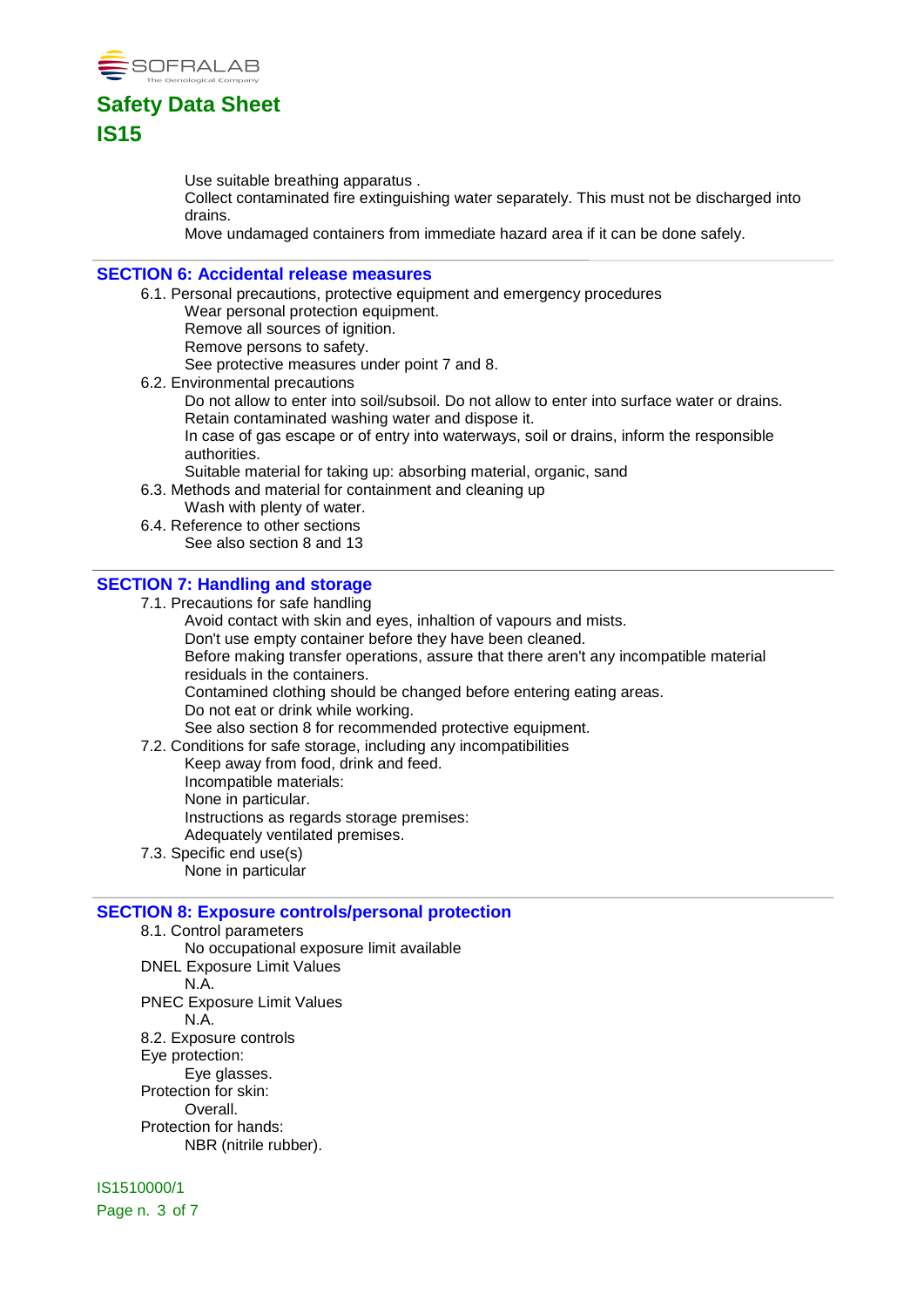

Respiratory protection: Not needed for normal use. Thermal Hazards: None Environmental exposure controls: None Appropriate engineering controls: None

### **SECTION 9: Physical and chemical properties**

9.1. Information on basic physical and chemical properties

| <b>Properties</b>            | Value  | Method:        | <b>Notes</b> |
|------------------------------|--------|----------------|--------------|
| Appearance and colour:       | Yellow | --             |              |
|                              | powder |                |              |
| Odour:                       | N.A.   | $-$            | $-$          |
| Odour threshold:             | N.A.   | --             | --           |
| pH:                          | N.A.   | $-$            | --           |
| Melting point / freezing     | N.A.   | --             |              |
| point:                       |        |                |              |
| Initial boiling point and    | N.A.   | --             | $-$          |
| boiling range:               |        |                |              |
| Flash point:                 | N.A.   | $-$            | --           |
| Evaporation rate:            | N.A.   | --             | --           |
| Solid/gas flammability:      | N.A.   | --             | --           |
| Upper/lower flammability     | N.A.   | --             | --           |
| or explosive limits:         |        |                |              |
| Vapour pressure:             | N.A.   | $\overline{a}$ | $-$          |
| Vapour density:              | N.A.   | $-$            | --           |
| Relative density:            | N.A.   | --             | --           |
| Solubility in water:         | N.A.   | $-$            | --           |
| Solubility in oil:           | N.A.   | $-$            | $-$          |
| <b>Partition coefficient</b> | N.A.   | --             |              |
| (n-octanol/water):           |        |                |              |
| Auto-ignition temperature:   | N.A.   | $-$            | --           |
| Decomposition                | N.A.   | --             | --           |
| temperature:                 |        |                |              |
| Viscosity:                   | N.A.   | --             | --           |
| <b>Explosive properties:</b> | N.A.   | --             | --           |
| Oxidizing properties:        | N.A.   | $-$            | --           |

### 9.2. Other information

| <b>Properties</b> | Value | Method: | <b>Notes</b> |
|-------------------|-------|---------|--------------|
| Miscibility:      | N.A.  | $- -$   | $- -$        |
| Fat Solubility:   | N.A.  | $- -$   | $- -$        |
| Conductivity:     | N.A.  | $- -$   | $- -$        |

### **SECTION 10: Stability and reactivity**

- 10.1. Reactivity
- Stable under normal conditions
- 10.2. Chemical stability

IS1510000/1 Page n. 4 of 7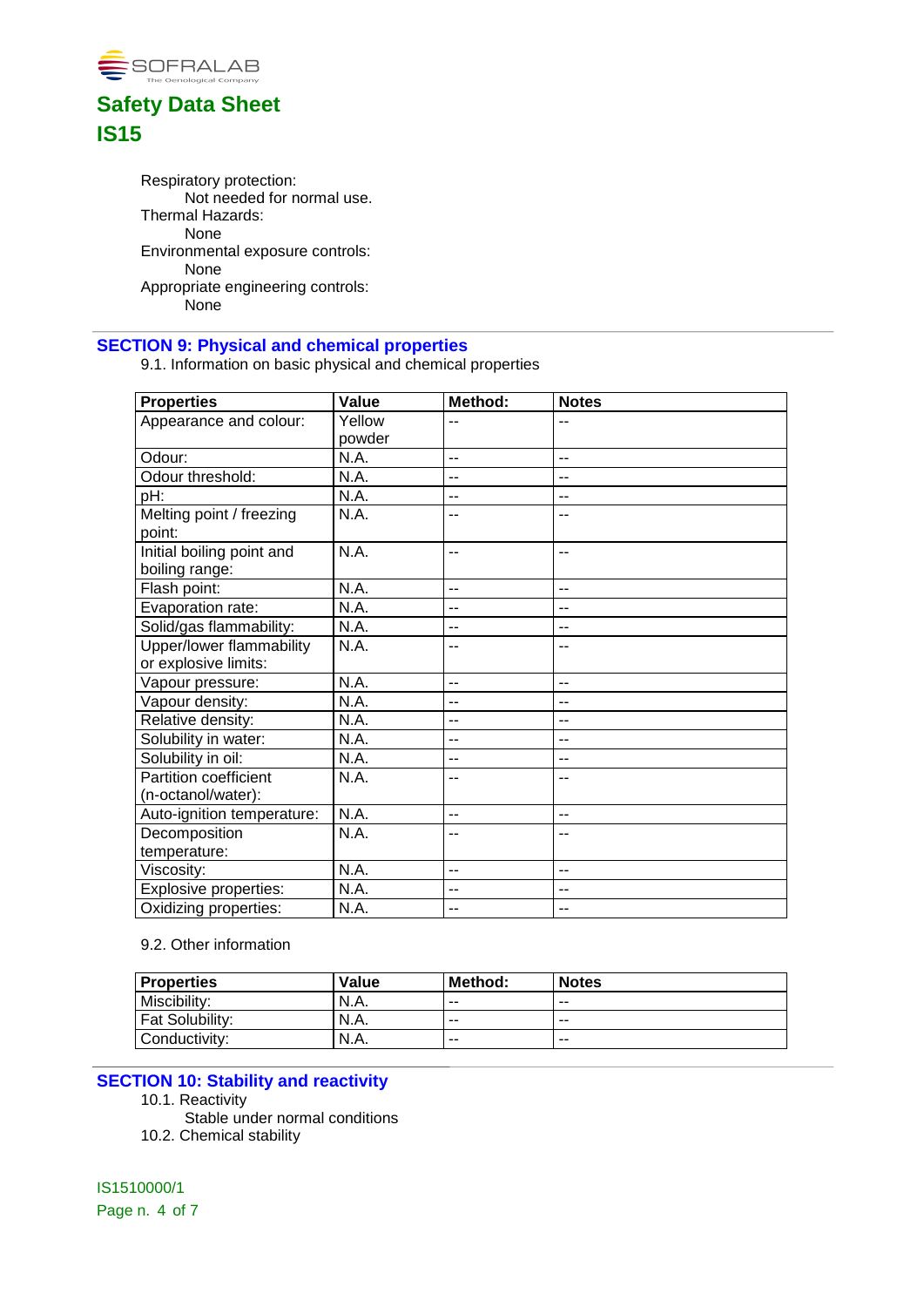

Stable under normal conditions

- 10.3. Possibility of hazardous reactions None
- 10.4. Conditions to avoid Stable under normal conditions.
- 10.5. Incompatible materials None in particular.
- 10.6. Hazardous decomposition products None.

#### **SECTION 11: Toxicological information**

11.1. Information on toxicological effects

Toxicological information of the mixture:

N.A.

Toxicological information of the main substances found in the mixture:

CITRIC ACID ANHYDROUS - CAS: 77-92-9

a) acute toxicity:

Test: LD50 - Route: Oral - Species: Mouse = 5040 mg/kg

Test: LD50 - Route: Oral - Species: Rat = 6730 mg/kg

If not differently specified, the information required in Regulation (EU)2015/830 listed below must be considered as N.A.:

a) acute toxicity;

- b) skin corrosion/irritation; c) serious eye damage/irritation;
- d) respiratory or skin sensitisation;
- e) germ cell mutagenicity;

f) carcinogenicity;

g) reproductive toxicity;

h) STOT-single exposure;

i) STOT-repeated exposure;

j) aspiration hazard.

### **SECTION 12: Ecological information**

#### 12.1. Toxicity

Adopt good working practices, so that the product is not released into the environment.

CITRIC ACID ANHYDROUS - CAS: 77-92-9 a) Aquatic acute toxicity: Endpoint: LC50 Fish = 440-706 mg/l

- 12.2. Persistence and degradability
	- N.A.
- 12.3. Bioaccumulative potential N.A.

12.4. Mobility in soil

- N.A.
- 12.5. Results of PBT and vPvB assessment vPvB Substances: None - PBT Substances: None
- 12.6. Other adverse effects None

### **SECTION 13: Disposal considerations**

13.1. Waste treatment methods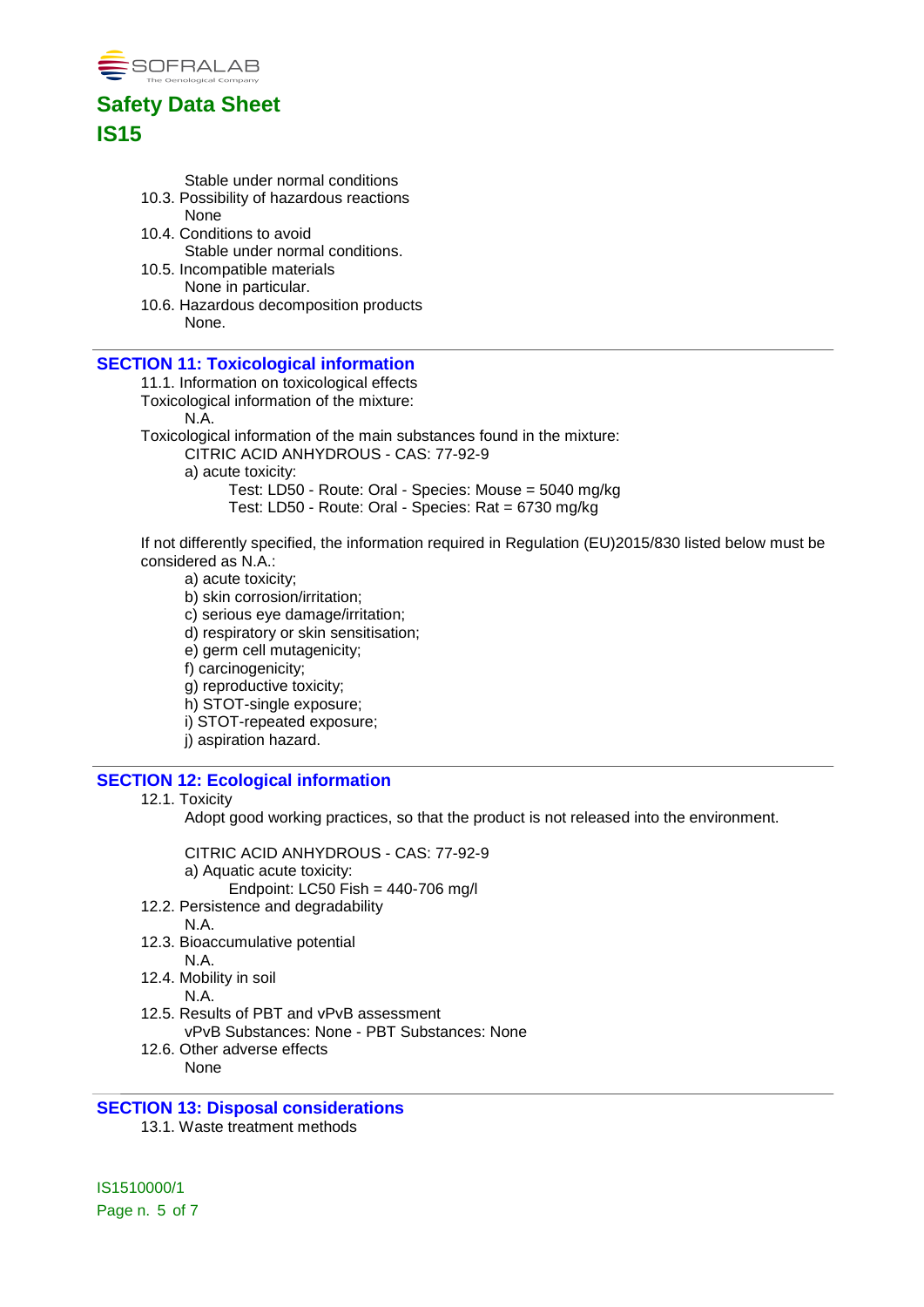

Recover if possible. In so doing, comply with the local and national regulations currently in force.

#### **SECTION 14: Transport information**

- 14.1. UN number
	- Not classified as dangerous in the meaning of transport regulations.
- 14.2. UN proper shipping name
	- N.A.
- 14.3. Transport hazard class(es)
- N.A. 14.4. Packing group
	- N.A.
- 14.5. Environmental hazards ADR-Enviromental Pollutant: No IMDG-Marine pollutant: No
- 14.6. Special precautions for user N.A.
- 14.7. Transport in bulk according to Annex II of Marpol and the IBC Code N.A.

#### **SECTION 15: Regulatory information**

15.1. Safety, health and environmental regulations/legislation specific for the substance or mixture Dir. 98/24/EC (Risks related to chemical agents at work) Dir. 2000/39/EC (Occupational exposure limit values) Regulation (EC) n. 1907/2006 (REACH) Regulation (EC) n. 1272/2008 (CLP) Regulation (EC) n. 790/2009 (ATP 1 CLP) and (EU) n. 758/2013 Regulation (EU) 2015/830 Regulation (EU) n. 286/2011 (ATP 2 CLP) Regulation (EU) n. 618/2012 (ATP 3 CLP) Regulation (EU) n. 487/2013 (ATP 4 CLP) Regulation (EU) n. 944/2013 (ATP 5 CLP) Regulation (EU) n. 605/2014 (ATP 6 CLP) Restrictions related to the product or the substances contained according to Annex XVII Regulation (EC) 1907/2006 (REACH) and subsequent modifications: Restrictions related to the product: No restriction. Restrictions related to the substances contained: No restriction. Where applicable, refer to the following regulatory provisions : Directive 2003/105/CE ('Activities linked to risks of serious accidents') and subsequent amendments. Regulation (EC) nr 648/2004 (detergents). 1999/13/EC (VOC directive) Provisions related to directives 82/501/EC(Seveso), 96/82/EC(Seveso II): N.A. 15.2. Chemical safety assessment

No

#### **SECTION 16: Other information**

IS1510000/1 Page n. 6 of 7